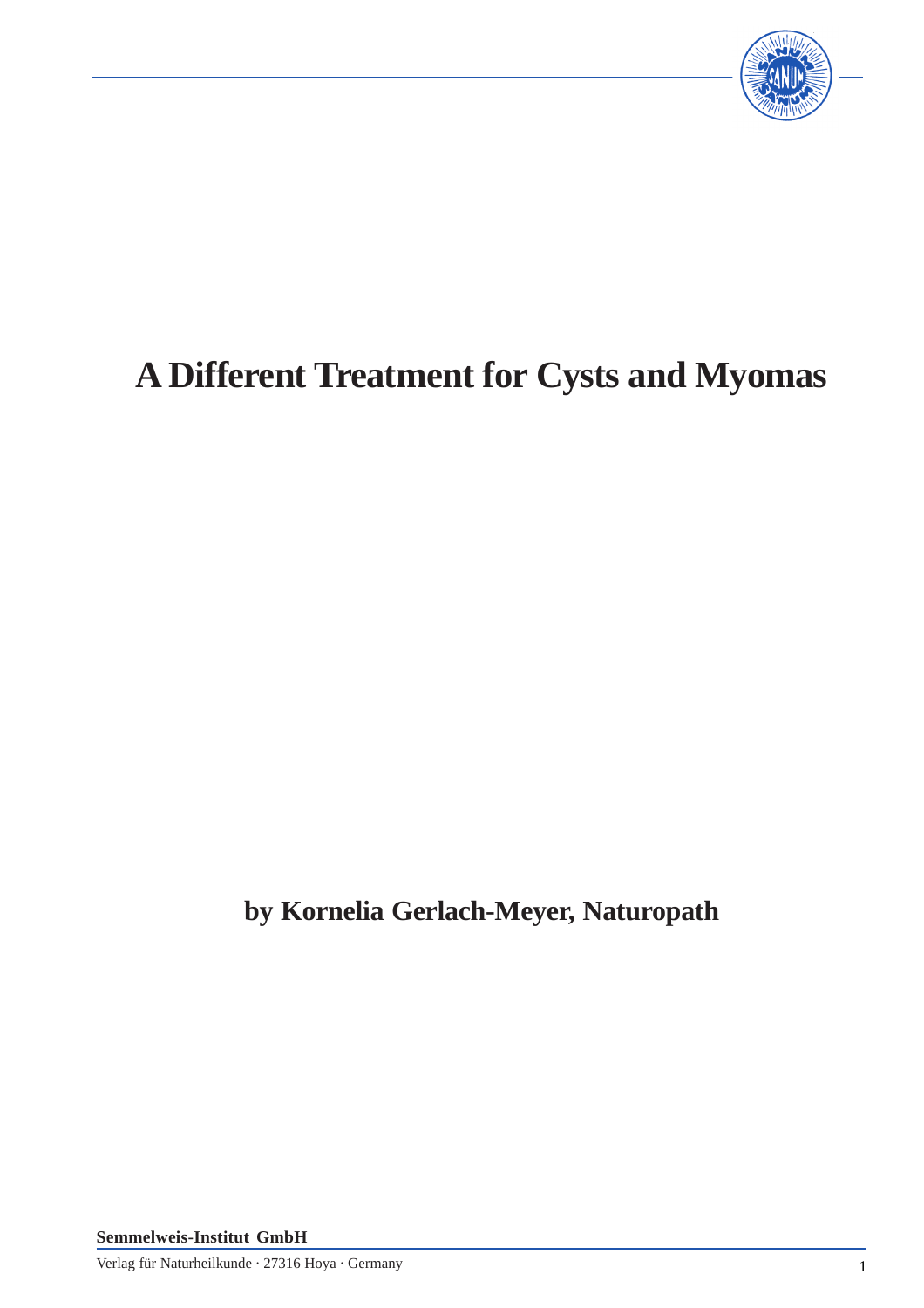

Benign diseases of the womb and ovaries are very common and a rewarding task for a practitioner of Natural Medicine. To be sure, they demand a certain amount of patience, but in most cases these complaints can be turned in a positive direction. Initially of course a diagnosis is required by the gynæcologist. However, so long as the extent of the problem and the symptoms of the myoma/cysts allow for a waiting approach, the patient often prefers an alternative treatment.

# **Definitions and Symptoms**

A myoma is a common, benign muscular tumour in the womb, which, depending on its size and position, may present as asymptomatic or may cause enormous problems. Its growth is clearly œstrogen-dependent. Common symptoms are metrorrhagia, dysmenorrhœa, sensations of pressure on neighbouring organs and pain; unwanted infertility may also be a result. At the menopause these tumours mostly dry out and shrivel up.

In the case of ovarian cysts we are dealing with localised functional or retention cysts (in most cases these are follicular or corpus luteum cysts), making them also a hormonally caused disease. They often disappear again of their own accord, so long as they do not exceed a certain size or quantity. A great danger with cysts is what is known as torsion, which means that the cyst rotates on its stalk, the blood vessels supplying it rupture,

causing massive internal hæmorrhaging. This is an acute emergency, which makes its presence felt by considerable pain, if nothing else. A special form of ovarian cyst are PCO's (polycystic ovaries), where the ovaries may swell up to the size of a hen's egg, exhibiting numerous cysts from the size of a cherry-stone to that of a walnut. In this, among other things, androgens also play a part (e.g. Cushing's syndrome Type I).

As already mentioned above, if a waiting approach is justifiable, there are good therapeutic possibilities. Below I present two treatment plans for treating a) myomas, and b) cysts.

## **Treatment Plan for Myomas**

The course of treatment lasts for barely twelve weeks and consists of a combination of wheal treatment with Juv 110 (from Phoenix Co.), ointment wraps, using Juv 110 ointment A, cupping, and a suppository treatment using SANUM remedies. Treatment should begin as soon as possible before, or at the onset of the menstrual period, so as to act preventively against any possible flooding.

1. The patient is given the task of applying a pack of Juv 110 ointment A twice a week in the evenings: the ointment to be thoroughly rubbed into the lower abdomen, and then the whole area to be covered with foil, as free of creases as possible, over this a thin linen or cotton cloth to be laid, plus a hot water bottle, and

left like that for at least 30 minutes.

2. MUCOKEHL 3X and NI-GERSAN 3X suppositories: every evening before retiring to bed, 1 suppository in daily alternation. As well as this, once a week, 1 capsule of UTILIN, "S" 6X. Since myomas are a sign of excess protein, an important part of the treatment is a drastic reduction in the consumption of cow's milk and pork products. In the dark-field image, this excess of protein shows up inter alia in the form of filites, and in most cases symptoms of congestion are also present. (See Photos  $1 + 2$ ).



*Fig. 1: Dark-field photograph 1*



*Fig. 2: Dark-field photograph 2*

3. For the injections the patient is booked into the practice in the following rhythm:

Week 1: twice Weeks 2-5: once Weeks 6-12: every other week.

### **Semmelweis-Institut GmbH**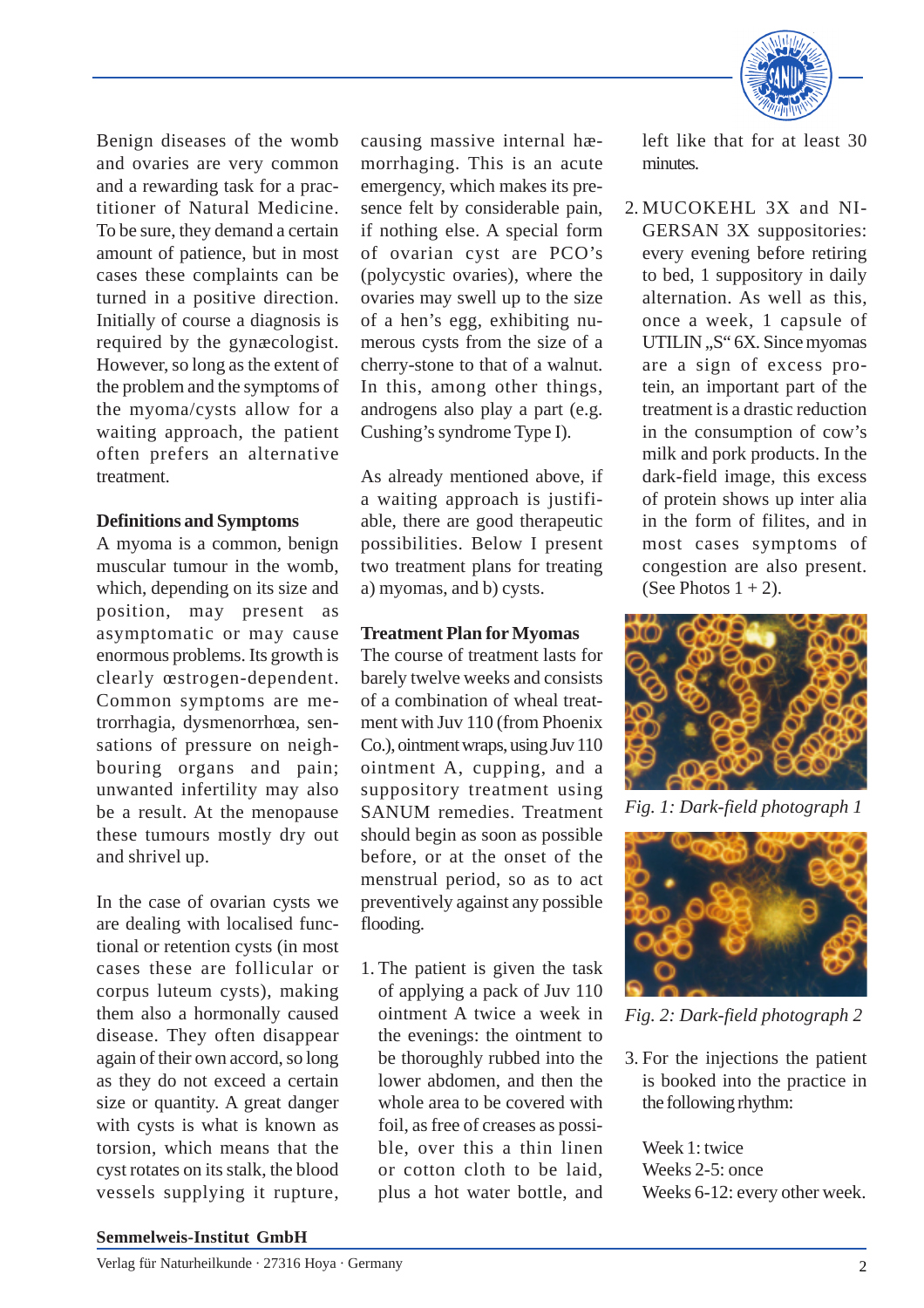

The Weihe points for Lycopodium, Thuja, Scrophularia (Fig. 3) are checked for their suitability for treatment (pain on pressure). The points that are painful to pressure are urticated with Juv 110, c. 0.1 - 0.2 ml strictly intracutaneous, so as to create a stimulus in the body of the skin.

At the first treatment a check is first made to establish whether congestion is present in the lumbar area (from true pelvis to ovarian zone); this must first be



*Fig. 3: Diagram of the Weihe points.*

blood cupped. (Fig. 4). What Abele called the Lumbar Angle regulates the performance of the sex organs and their blood supply. Where hot geloses are present, the Lumbar Angle is blood cupped. Where cold geloses are present, dry cupping can be begun immediately. For this two-four cupping glasses are applied ventrally(!) just below the costal arch, to relieve the congestion in the pelvis, stimulate hepatic activity and thus promote the breakdown of proteins.

(Brief explanation of geloses: hot geloses: taut elastic, at least the size of a 50-pence piece, already painful on its surface; cold geloses: the size of a finger nail, painful on deep pressure.)

While talking with the patient, the conversation should be gently steered towards the themes of miscarriage/abortion/unfulfilled desire to have a child. In most cases there is a problem in this area, which is seeking to express itself in the myoma. It is important to obtain clarification on this point.

# **Treatment Plan for Ovarian Cysts**

The treatment proceeds similarly to that for myomas:

Duration of treatment: c. 12 weeks

Form of treatment:

wheal therapy, ointment wraps, cupping, suppositories, teas



*Fig. 4: Diagram of cupping zones, Lumbar angle/Costal arch/Symphysis pubis*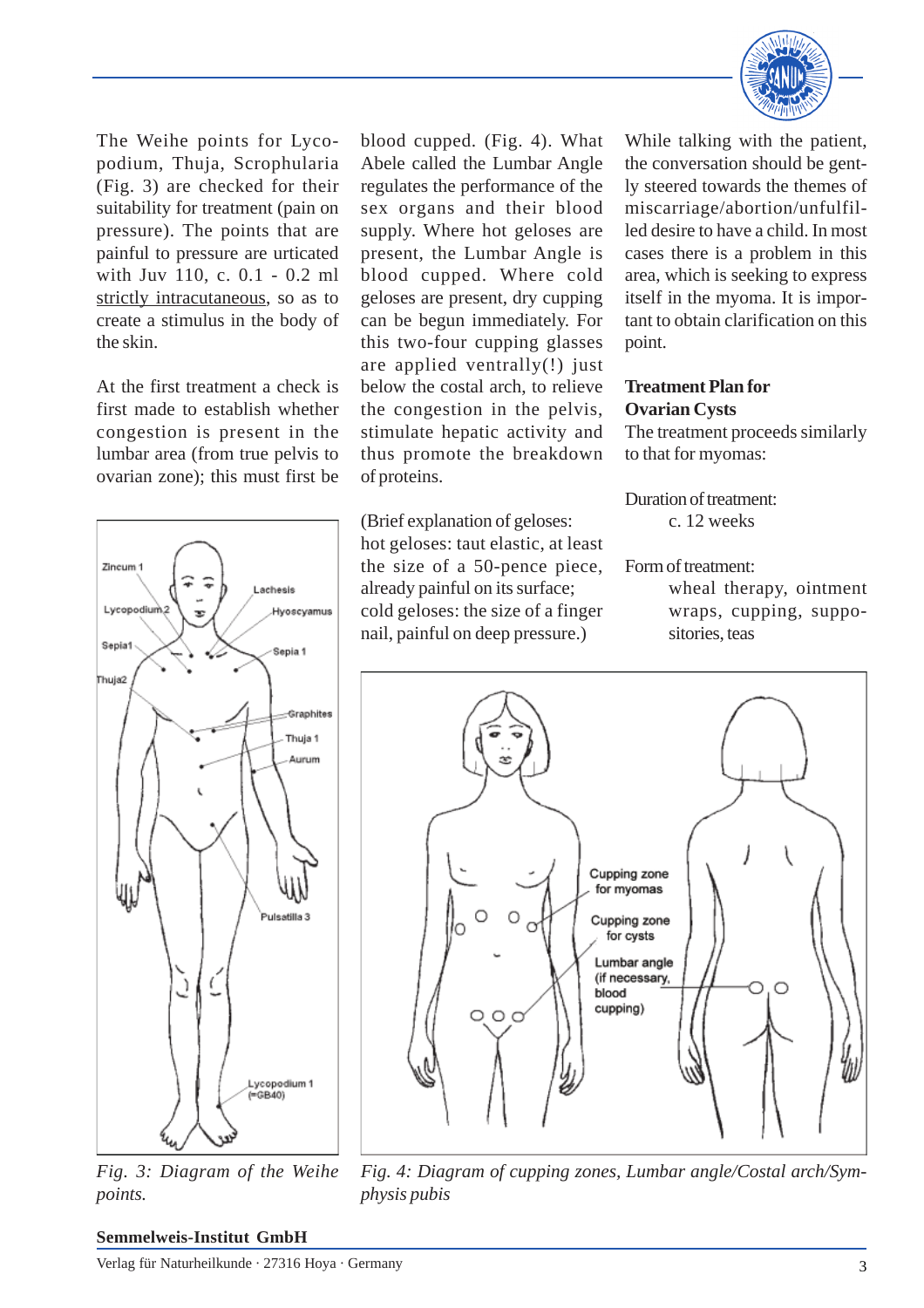

- 1. Wraps are applied twice a week, using Juv 110 ointment B. The application is identical to that for myomas, as above.
- 2. Along with that, on alternating evenings before retiring to bed, we prescribe one suppository of MUCOKEHL 3X or NIGERSAN 3X and, once a week, 1 capsule of UTILIN  $,S''$  6X. As an alternative to the suppositories MUCOKEHL and NIGERSAN can also very well be prescribed as drops: in daily alternation, 2 drops to be placed in each nostril, followed by deep inspiration, and 4 drops to be massaged into the abdomen.

In the context of somatotopies and reflex zone therapies, an additional stimulus is created via the nasal mucosa, moving towards the urogenital tract.

3. With the injection treatment at the practice, the same rhythm is observed as for myomas:

Week 1: Twice Weeks 2-5: Once a week Weeks 6-12: Every other week.

Once again, checks are made on the Weihe points for Lycopodium, Thuja, Scrophularia and Aurum (see the list in the appendix for their precise situation) as to whether they merit treatment and, if required, they are given urtication with Juv 110. Furthermore, on each occasion two-four cupping glasses are placed about half a hand's breadth above the symphysis pubis to promote bloodflow

through the pelvis and to stimulate the flow of lymph. Here too a preliminary check must be made as to whether initially, instead of the dry ventral cupping mentioned above, blood cupping should be carried out at the Lumbar Angle, with the dry cupping on the lower abdominal area only being performed on the subsequent occasions.

- 4. Frequently, when asked whether they have a fulfilling sex-life, these patients reply in the negative. Their desires and needs are building up. As mentioned previously, conducting this conversation is both important and difficult.
- 5. As an adjunctive treatment, a blended herbal infusion has proved valuable for support and regulation of the hormonal balance:

Recipe:

| Semen Agni casti          |                   |
|---------------------------|-------------------|
| (Agnus castus seeds)      | 20.0 g            |
| Rhizoma Dioscoreæ villosæ |                   |
| (Wild Yam root)           | 20.0 g            |
| Rhizoma Hydrastis         |                   |
| (Golden Seal root)        | 10.0 <sub>g</sub> |
| Herba Senecioris aureis   |                   |
| (Golden Ragwort)          | 10.0 <sub>g</sub> |
| Semen Stramentum Avena    |                   |
| (Oats)                    | 10.0 <sub>g</sub> |
| Herba Hyperici            |                   |
| (St. John's Wort)         | 10.0 <sub>g</sub> |
| Rhizoma Cimicifugæ        |                   |
| (Black Snake-root,        |                   |
| <b>Black Cohosh</b> )     | 10.0 <sub>g</sub> |
|                           |                   |

1 dsp. per cup, steeped in cold water and brought to the boil, leave to infuse for 10 mins. 1 cup twice a day.

6. Depending on the individual patient's situation it may be prudent to prescribe a single homœopathic remedy in not too high a potency. As an aid to remedy selection, the Weihe points may be of service: the localisation of the points for Pulsatilla, Sepia, Lachesis etc. is shown in the appendix. Particular tenderness on pressure is an indication of the remedy's suitability.

After about 12 weeks the patient should have a check-up by the gynæcologist, to ascertain how the treatment is going. Frequently the cysts will have been reabsorbed and the myomas will have reduced in size, so that now, until their final disappearance, only the following treatment is necessary:

In the evenings before retiring to bed, 8 drops of SANKOMBI 5X to be rubbed into the lower abdomen with the flat of the hand, supplemented as required by the homœopathic remedy that fits the patient.

# **List of the Weihe points for Diagnosis and Treatment (in alphabetical order).**

Aurum: left arm, ulnar end of the hollow of the elbow and the medial epicondyle (He3)

Graphites: Parasternal line in the 5<sup>th</sup> intercostal space, both sides

Lachesis: left side, on the upper, inner end of the clavicle

Lycopodium 1: Main point left ventral and distal from the malleolus lateralis, in the hollow lateral

### **Semmelweis-Institut GmbH**